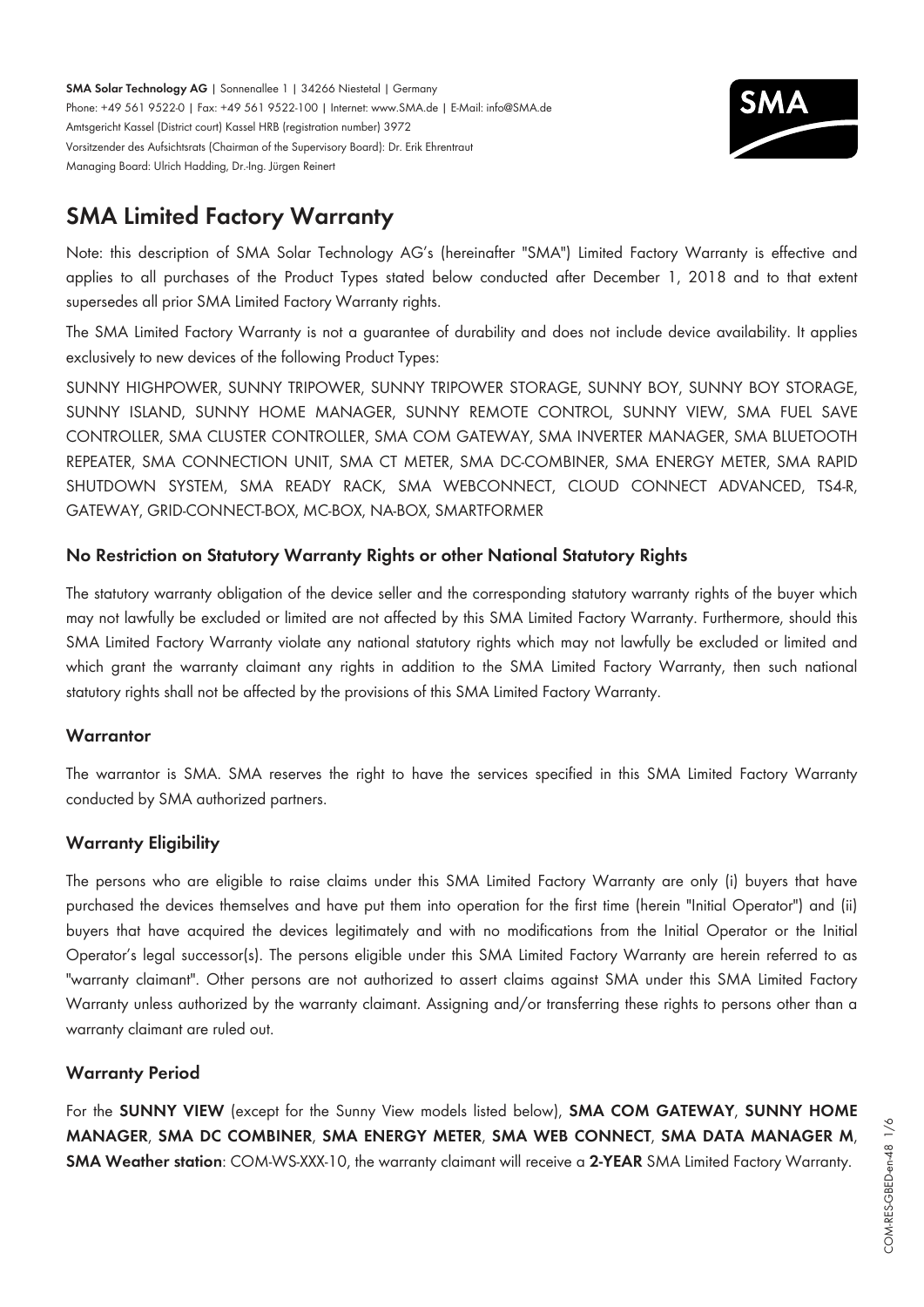For the **SUNNY HIGHPOWER**, **SUNNY TRIPOWER** (except for the Sunny Tripower models listed below), **SUNNY TRIPOWER STORAGE**, **SUNNY BOY** (except for the Sunny Boy models listed below), **SUNNY ISLAND** (except for the Sunny Island models listed below), **SUNNY REMOTE CONTROL**, **SUNNY VIEW**: SUNNY VIEW-10-JP, **SMA INVERTER MANAGER**, **SMA CT METER**, **SMA READY RACK**, **SMA CLUSTER CONTROLLER**, **CLOUD CONNECT ADVANCED**, **GRID-CONNECT-BOX**, **MC-BOX**, **NA-BOX**, **SMARTFORMER**, **SMA FUEL SAVE CONTROLLER**, including their standard accessories, interfaces, and disconnect options, the warranty claimant will receive a **5-YEAR** SMA Limited Factory Warranty. For the Fuel Save Controller the commissioning documents must be signed and returned to SMA before commissioning or the SMA Factory Warranty will be voided.

For the **SUNNY TRIPOWER**: STPxx000TL-US-10, STP50-US-40, STPxx-US-41, **SUNNY BOY**: SBxx00TL-US-22, SBxx000TL-US-12, SBx.x-1SP-US, SBx.x-1TP-US, SBxx00TL-JP-22, **SUNNY ISLAND**: SI4.4M-12, SI6.0H-12, SI8.0H-12, **SMA CONNECTION UNIT**: CU1000-US, **SUNNY BOY STORAGE**: SBS-ABU-200-US-10, **SMA RAPID SHUTDOWN SYSTEM**, **GATEWAY**, **SMA SPEEDWIRE/WEBCONNECT DATAMODULE**: SWDM-JP, including their standard accessories, interface and disconnect options, the warranty claimant will receive a **10-YEAR** SMA Limited Factory Warranty.

- The warranty period for –US Sunny Tripower, and –US Sunny Boy model types as well as the –US SMA Connection Units installed in countries other than Canada, Mexico or the United States of America is 5 years.
- Sunny Boy Storage requires device registration at SMA Sunny Portal (www.sunnyportal.de) within 31 calendar days after first commissioning. Otherwise, the warranty period is 5 years.

For the **TS4-R** the warranty claimant will receive a **25-YEAR** SMA Limited Factory Warranty.

• TS4-R devices require system registration at SMA Sunny Portal (www.sunnyportal.de) or the Tigo Cloud (if there is a non-SMA inverter in the system), within 31 calendar days after first commissioning. If the system is not remotely accessible, SMA's ability to remotely diagnose and remotely resolve problems will be reduced to supporting the warranty claimant using manual on-site methods.

For all Product Types listed above, the factory warranty period begins when the device is first commissioned (in line with the commissioning report) by or for the first warranty claimant. The validity of this SMA Limited Factory Warranty requires that the device must be installed and commissioned in line with the manufactures installation manual that applies to the device in question. If structural or unauthorized changes of the device have been made, and SMA has not requested these changes, the SMA Limited Factory Warranty will be terminated on the date these structural or unauthorized changes were made, regardless of the periods mentioned above. If damage has been sustained to any structurally altered devices that were not altered at SMA's request, the costs incurring in order to repair the damages, regardless of whether these structural changes were cause of these damages, are not covered by this SMA Limited Factory Warranty. SMA will inform warranty claimant in advance about this costs. The repair will be performed depending on the warranty claimant's consent to cover these costs.

## **Geographic Scope of Application**

This SMA Limited Factory Warranty applies worldwide. Warranty coverage may vary in certain countries within the geographic scope of application (see below).

#### **Warranty Coverage**

The SMA Limited Factory Warranty covers the costs incurred for repairs and/or replacement parts during the defined warranty period as part of and in accordance with the conditions stipulated herein from the date the warranty period begins. If a device becomes defective during the defined warranty period, the device will be (at the discretion of SMA)

• replaced with a device of equivalent value with regard to product type and age, or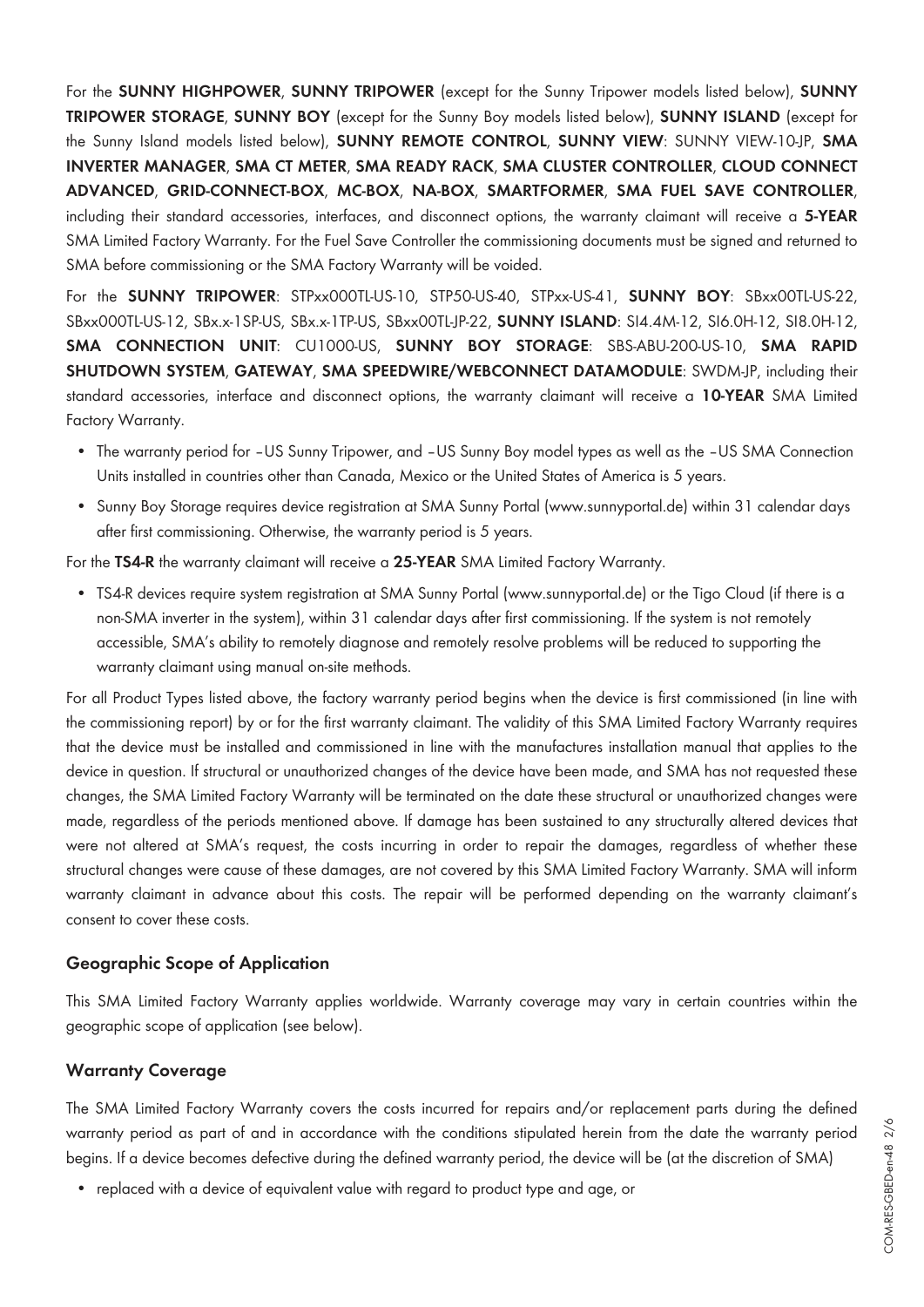- repaired on-site by SMA or a service partner appointed by SMA (when SMA reasonably concludes that the geographical area in which the system is operated is deemed too risky to render on-site services, SMA's obligations to render these services for said area are suspended for the period in which such risk is reasonably deemed to exist), or
- repaired at SMA's premises by SMA or a service partner appointed by SMA, or
- for products with SMA Limited Factory Warranties greater than 5 years, the appropriate market value of the defective device (which is determined by SMA based on the market value that the device would have if it were not defective) will be reimbursed

The warranty claimant must accept a replacement device of equivalent value with regard to product type and age even if it has cosmetic defects that do not affect energy production, or safety compliance. SMA will, at its option, use new and/or equal to new condition parts of original or improved design in the repair or replacement of the warranty claimant's device.

#### **Specific Information if SMA chooses to Supply a Replacement Device**

If SMA decides to replace the device, SMA will at its discretion either send in advance a replacement device or send a replacement device after prepayment of the value of the replacement device and the costs of delivery, or send a replacement device after receipt of the defective device. As required by SMA, the warranty claimant must return the defective device at its own risk in a packaging that is suitable for its transportation to an address defined by SMA that will be located within the same country that the replacement device is shipped from. The costs for removal and replacement of the device, as well as the transportation costs for sending the replacement device and returning the defective device (including, but not limited to, export certifications, inspections, and customs duties) are to be borne entirely by the warranty claimant. However, if the device is installed in an **SMA Primary Support Country**, (see table below) the SMA Limited Factory Warranty will also cover transportation costs, export certifications, inspections, and customs duties for replacement and returned devices.

SMA will retain ownership of the replacement device that has been delivered until it receives the defective device.

If SMA has decided to request from the warranty claimant the prepayment of the value of the replacement device before delivery of the replacement device, SMA will refund to the warranty claimant the amount received by the warranty claimant as prepayment of the value of the replacement device once the warranty claimant has returned to SMA the defective device and this defective device does not have any further defects not previously made known to SMA.

Should the warranty claimant return the defective device more than thirty (30) calendar days after receipt of the replacement device, then SMA has the right to charge the warranty claimant for the cost of administering the overdue RMA (Return Material Authorization) account. Return items will not be accepted without a valid RMA number obtained from SMA that is clearly displayed on the returned items packaging.

#### **Specific Information if SMA chooses to Repair a Device On-site**

If SMA decides to repair the defective device on site (repair by SMA or a service partner appointed by SMA), the SMA Limited Factory Warranty covers the repair material and repair labor costs for removal and replacement of the part or replacement device provided however that the device is installed at ground level or a safely accessible level roof top. No other costs — including, but not limited to, transportation, export certifications, inspections, customs duties, costs to safely access devices installed on slanted rooftops, or for lift equipment, travel or accommodation costs, the costs of the warranty claimant's own employees, or the costs of third-parties that have not been authorized by SMA — are covered by the SMA Limited Factory Warranty. However, if the device is installed in an **SMA Primary Support Country** (see table below), the SMA Limited Factory Warranty will also cover transportation costs, export certifications, inspections, customs duties, for replacement and returned parts or devices.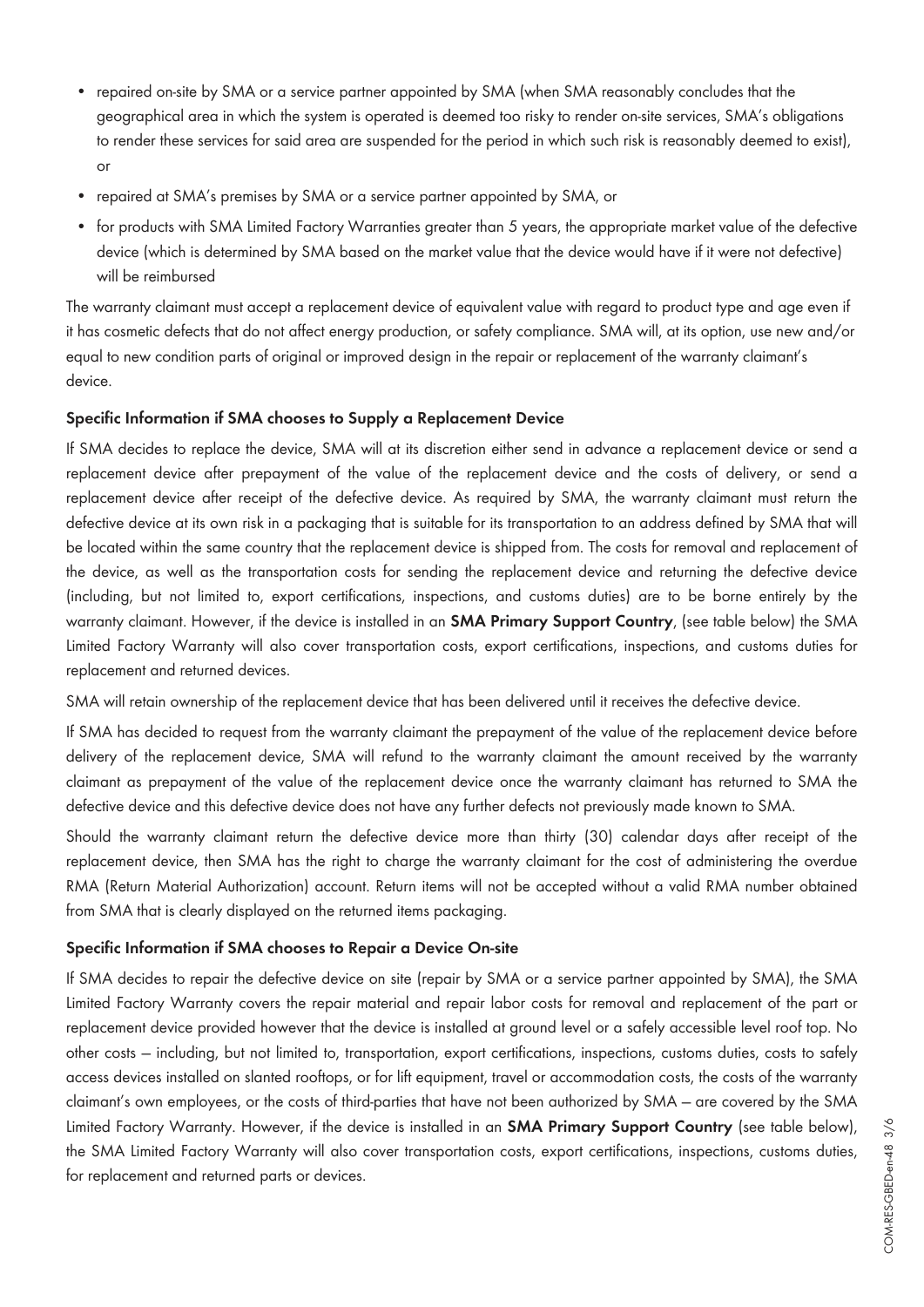## **Specific Information if SMA chooses to Repair a Device at SMA's Premises**

If the device is to be repaired at SMA's premises, the warranty claimant must remove the defective device and send it for repair to SMA in Kassel, Germany at its own risk in a packaging that is suitable for the transportation. Once the device has been repaired at SMA's premises, SMA will return the repaired device to the warranty claimant. The costs for removal and replacement of the device, as well as the costs for sending the device to SMA's facilities in Kassel, Germany and returning it to the warranty claimant including, but not limited to, transportation costs, export certifications, inspections, and customs duties are to be borne entirely by the warranty claimant. However, if the device is installed in an **SMA Primary Support Country**, (see table below), the SMA Limited Factory Warranty will also cover transportation costs, export certifications, inspections, and customs duties for the returned and repaired device.

#### **Specific Information on the Coverage of Other Costs**

SMA will inform the warranty claimant of any costs (including, but not limited to transportation, replacement device value, export certifications, inspections, customs duties, travel, or accommodation) that require payment in advance of the repair action. The repair will be performed depending on the warranty claimant's consent to cover these costs.

#### **SMA Primary Support Countries**

SMA Primary Support Countries are the following countries, however excluding their associated islands and overseas territories:

| Australia   | Canada                  | Chile                       | China       | <b>EU Countries</b> | India  | Vatican City |
|-------------|-------------------------|-----------------------------|-------------|---------------------|--------|--------------|
| Japan       | Jordan                  | Liechtenstein               | Malaysia    | Mexico              | Monaco | New Zealand  |
| Philippines | San Marino              | South Africa                | South Korea | Switzerland         | Taiwan | Thailand     |
| Turkey      | United Arab<br>Emirates | United States<br>of America | Brazil      | <b>Israel</b>       |        |              |

## **Warranty Exclusions**

#### **The SMA Limited Factory Warranty does not cover damages or performance issues that occur due to:**

- Failure to observe the technical documents and manuals, and/or the protocols and/or requirements therein
- Damage related to improper handling, transportation, storage, or repackaging not provided by SMA
- Incorrect installation or incorrect commissioning not provided by SMA
- Non-SMA authorized modifications, changes, or attempted repairs
- Insufficient ventilation of the device and any consequential thermal damage
- Corrosion due to exposure to sea coast/saltwater atmospheres or other aggressive atmospheres or environmental conditions outside the scope of design as defined in the data sheet of the device
- Failure to observe the applicable safety regulations (UL, CSA, VDE, IEC, etc.)
- Incorrect use or inappropriate operation (including, but not limited to, improper forced shutdown, improper DC ratio)
- Use of battery types not certified for operation with SMA battery inverters
- Sunny Island and Sunny Boy Storage inverters that exceed 20,000 operating hours-at-full-load (hours-at-full-load defined as AC discharge and AC charge energy over the full operation time divided by the devices rated power)
- Accidents and external influences
- Force majeure, examples including, but not limited to: over voltage, lighting strikes, floods, fires, earthquakes, storm damage and pest damage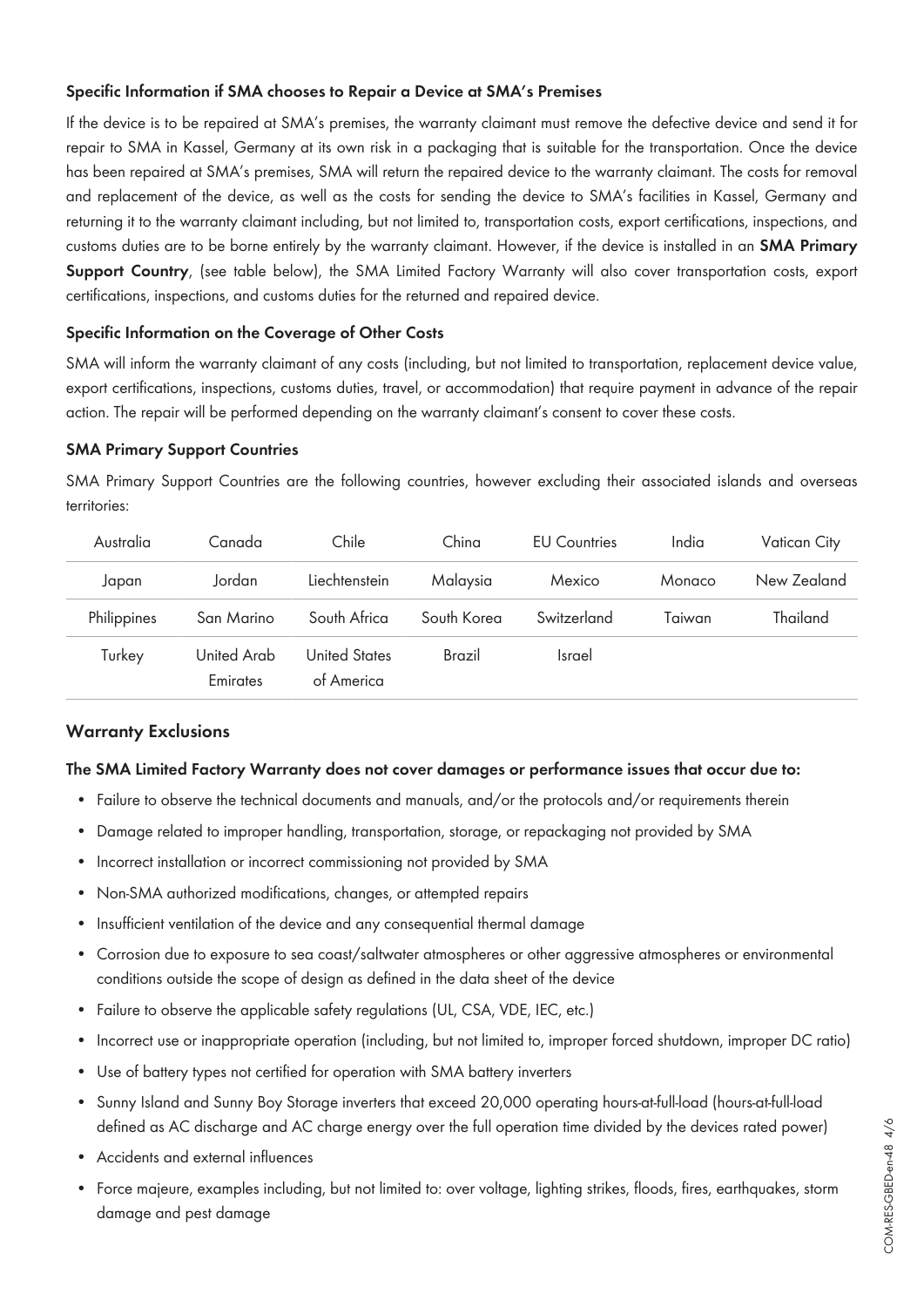#### **The items below are expressly not covered by this SMA Limited Factory Warranty:**

- All items not originally sold by SMA including, but not limited to, installed cables, controllers, (rechargeable) batteries, Current Transformers (CT), Voltage Transformers (VT), and communications devices.
- Consumables and parts of the device which are subject to regular wear and tear (including, but not limited to, varistors, fans, surge arresters, string fuses, ESS handles, filters, (rechargeable) batteries, or overvoltage protection devices)
- Cosmetic or finish defects which do not directly influence energy production, or degrade form, fit, function

## **Impact of Warranty Coverage on the (Remaining) Warranty Period**

If the entire device is replaced under this SMA Limited Factory Warranty, the remainder of the warranty period will be transferred to the replacement device. If device components are replaced or repaired under this SMA Limited Factory Warranty, the components used will be covered by the same remainder of the warranty period as the repaired device.

# **Procedure to Exercise Rights under this SMA Limited Factory Warranty**

The warranty claimant must notify SMA of a device fault or defect within the defined warranty period. To determine if the device is covered by the SMA Limited Factory Warranty, the warranty claimant must – in addition to the requirements stated below - submit a copy of the commissioning report which must include the serial number of the defective device. SMA reserves the right to request a copy of other documents including, but not limited to, the purchasing invoice, which must include the serial number of the device. SMA only accepts documents in the following languages: Arabic, Czech, Dutch, English, French, German, Greek, Hindi, Italian, Japanese, Mandarin, South Korean, Spanish, and Thai. A certified translation in one of the mentioned languages will also be accepted. The type label on the device must be completely legible. If the aforementioned requirements are not fully met, SMA is not obliged to perform any obligations under the SMA Limited Factory Warranty.

Warranty service is available by accessing SMA's Online Support at [www.SMA-Solar.com](http://www.SMA-Solar.com) under the heading SERVICE & SUPPORT. The warranty claimant or their electrically qualified representative must report a failure to their local SMA Service Center using the following procedure as described below.

- Proper fault diagnosis may require a qualified service technician to be at the SMA device location and equipped with a quality digital AC/DC voltmeter and required tools as specified in SMA device manual.
- The on-site qualified service technician may be asked to take voltage measurements and provide error codes from the inverter.
- Additional information may be required, including, but not limited to:
	- model type number
	- installation site name
	- original date of commissioning
	- PV array configuration
	- Battery manufacturer and battery type
	- description of any modifications that have been performed on the inverter
- Safely remove any interface option modules from the inverter to be returned, and retain them for reinstallation on the replacement device.
- SMA will provide instructions for proper return or disposal of the defective device.
- If no failure is found when the device is tested by the SMA Service Repair Department, the warranty claimant may be charged an inspection fee and transportation costs.